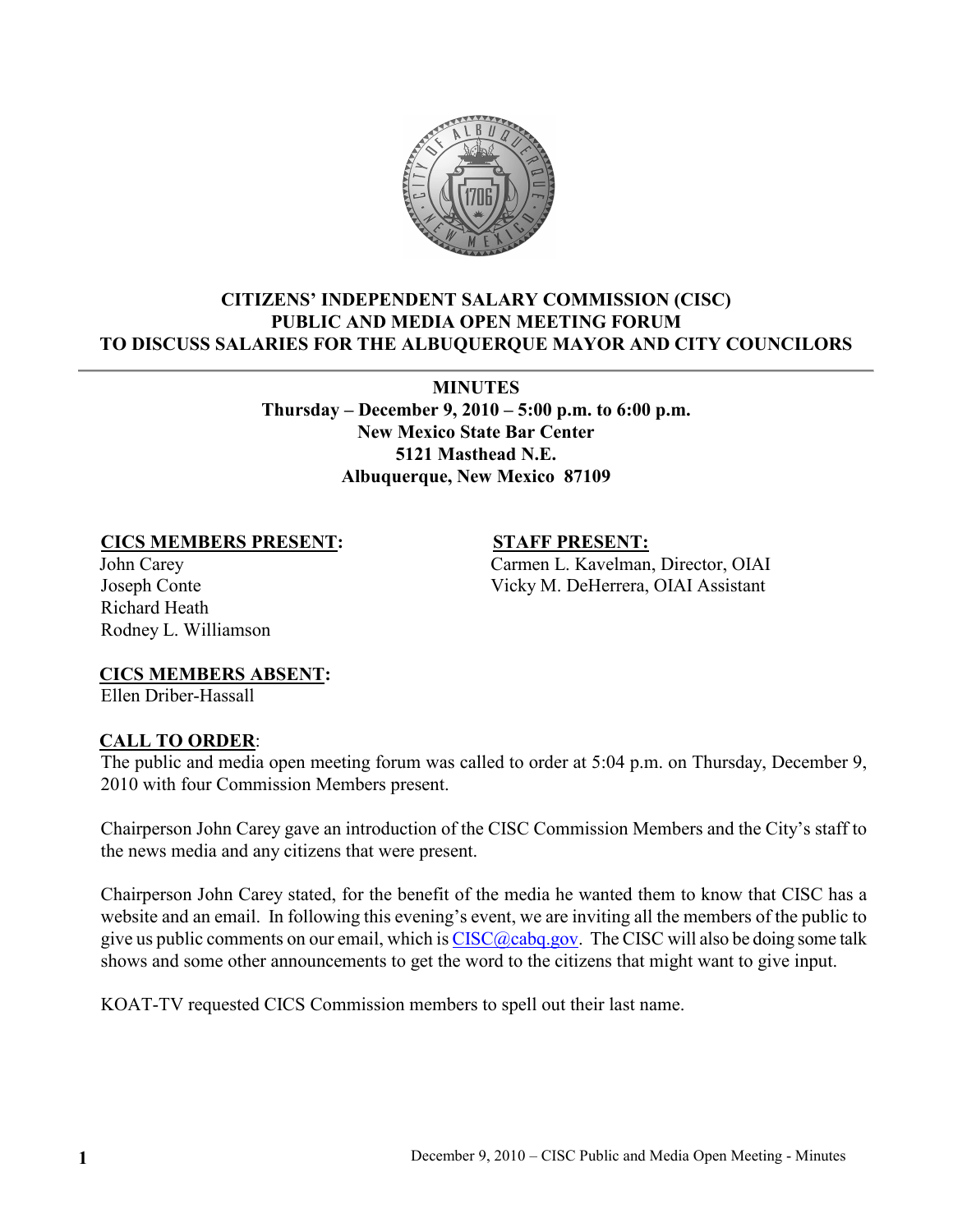Chairperson John Carey stated that in 2009 the Albuquerque voters approved an amendment to the City Charter Article XVIII, which establishes a Citizens' Independent Salary Commission. The Commission is created with the authority to set the salaries of the Mayor and Councilors. The Commission has the authority to evaluate the annual salaries and determine whether they should be increased or decreased. The Commission has authority to consider all factors relevant to the salaries.

Our first meeting was set in October and with the assistance of our staff we have been looking at data in other cities comparable in population, number of employees, and size of budget. We want to get an idea of the range of salaries of mayors and city councilors in other cities particularly in western and mid western cities relatively close to us.

We sent out questionnaires to the Mayor and City Councilors specifically asking them about the scope of their jobs and duties.

As of today, we have personally met with four councilors and the Mayor. We have two scheduled meetings in January.

- January 13, 2011
- January 27, 2011

The Commission Members have learned from the councilors that they are spending about 30 to 35 hours a week on the job.

The Chairperson opened for questions from the news media or the citizens at this time:

KOAT-TV wanted to know what types of questions were on the questionnaire. Copies of the questionnaires were given to KOAT-TV.

The timeline for the CISC Commission is to come up with a conclusion in late January and will not take affect until the next City Council takes office, which will be December 2011. In the case of the Mayor, it will be 2013.

KOAT-TV wanted to know the actual annual salary for the City Councilor and Mayor.

- \$10,379 Councilors
- \$ 20, 758 Council President
- \$103,854 Mayor

Note: these amounts are based on a 5% decrease effective July 1, 2010

The City employees requested the following:

- More public awareness for next open meeting forum
- City facility for the next meeting
- Increase for Councilors only
- No increase for the Mayor